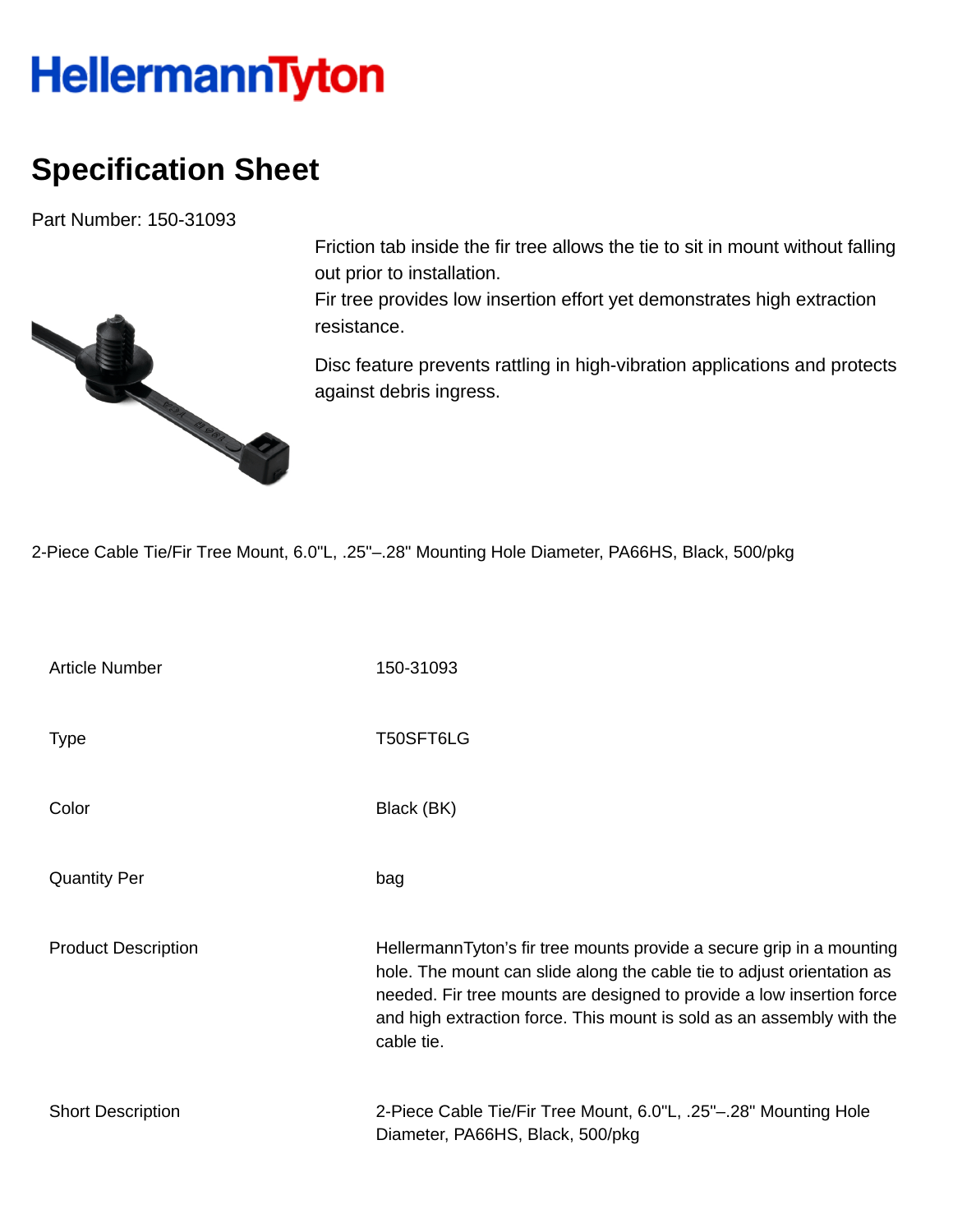| Minimum Tensile Strength (Imperial)   | 50.0                   |
|---------------------------------------|------------------------|
| Minimum Tensile Strength (Metric)     | 225                    |
| Length L (Imperial)                   | 6.0                    |
| Length L (Metric)                     | 160.0                  |
| <b>Fixation Method</b>                | <b>Fir Tree</b>        |
| <b>Identification Plate Position</b>  | none                   |
| Releasable Closure                    | No                     |
| <b>Tie Closure</b>                    | plastic pawl           |
| Variant                               | <b>Inside Serrated</b> |
| Width W (Imperial)                    | 0.18                   |
| Width W (Metric)                      | 4.6                    |
| <b>Bundle Diameter Min (Imperial)</b> | 0.06                   |
| <b>Bundle Diameter Min (Metric)</b>   | 4.0                    |
| <b>Bundle Diameter Max (Imperial)</b> | 1.4                    |
| <b>Bundle Diameter Max (Metric)</b>   | 30.0                   |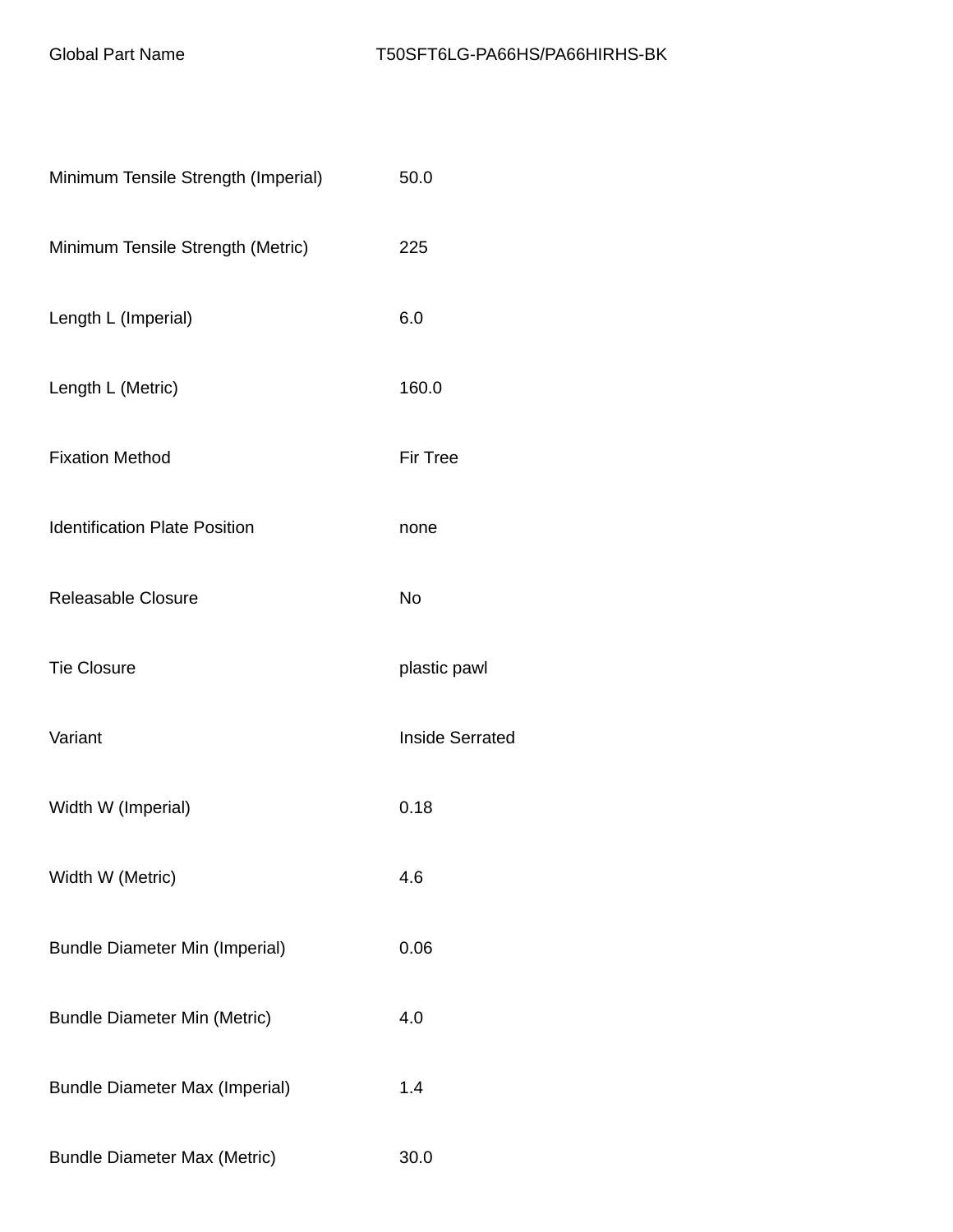| Thickness T (Imperial)                  | 0.05           |
|-----------------------------------------|----------------|
| Thickness T (Metric)                    | 1.2            |
| Height H (Imperial)                     | 0.05           |
| Height H (Metric)                       | 1.2            |
| Panel Thickness Min (Imperial)          | 0.03           |
| Panel Thickness Max (Imperial)          | 0.236          |
| Panel Thickness Min (Metric)            | 0.75           |
| Panel Thickness Max (Metric)            | 6.0            |
| Mounting Hole Diameter D (Imperial)     | $0.25 - 0.28$  |
| Mounting Hole Diameter D (Metric)       | $6.5 - 7.0$ mm |
| Mounting Hole Diameter D Min (Imperial) | 0.256          |
| Mounting Hole Diameter D Max (Imperial) | 0.276          |
| Mounting Hole Diameter D Max (Metric)   | 7.0            |
| Disc Diameter (Metric)                  | 16.0           |
| Disc Diameter (Imperial)                | 0.63           |